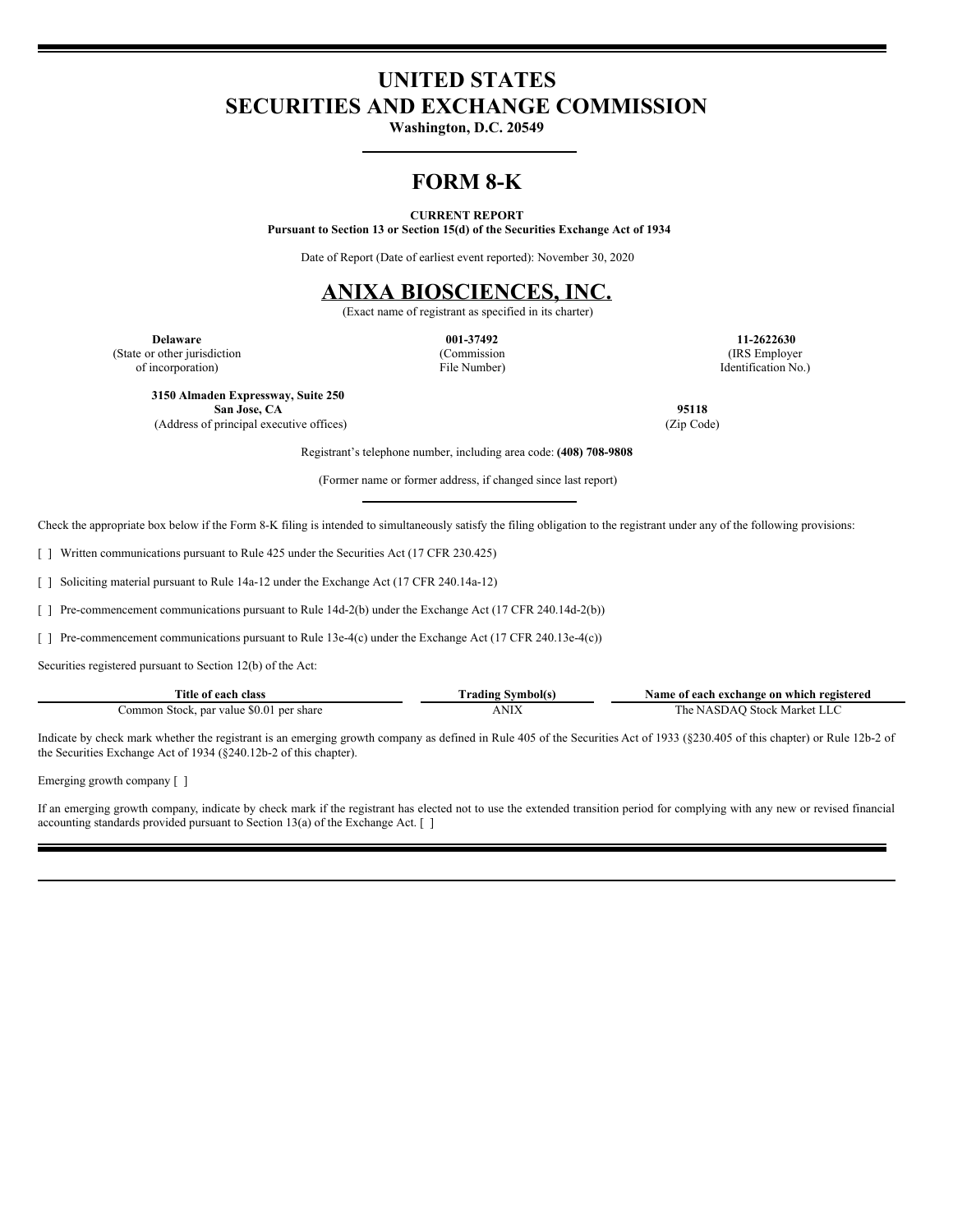#### **Item 1.01 Entry into a Material Definitive Agreement.**

On November 30, 2020, Anixa Biosciences, Inc. (the "Company") entered into an exclusive license agreement (the "Agreement") with The Cleveland Clinic Foundation, a nonprofit Ohio corporation (the "Licensor"). Pursuant to the Agreement, the Company has been granted (i) an exclusive worldwide license to certain patents and patent applications (the "Licensed Patents") pertaining to the use of vaccines for the therapeutic treatment or prevention of ovarian cancer and other types of cancers which express the anti-mullerian hormone receptor 2 protein, including an anti-mullerian hormone receptor 2 protein containing an extracellular domain (the "Fields") and (ii) a nonexclusive worldwide license to use certain know-how related to the Licensed Patents that was not previously known by the Company (the "Licensed Know-How" and collectively, with the Licensed Patents, the "Licensed Technology") to make, have made, use, offer to sell, sell and import Licensed Products (as hereinafter defined) in the Fields. The Licensor has also granted the Company the right to sublicense the Licensed Technology in certain circumstances upon receipt of Licensor's written consent.

In consideration of its license of the Licensed Technology to the Company, the Company will pay to the Licensor a non-refundable cash fee for the issuance of the license. In addition, the Company has agreed to pay to the Licensor a royalty on the "net sales" (as such term is defined in the Agreement) on (i) any product or part of a product in the Fields the making, use, sale, offer to sell, or import of which infringes or would be expected to infringe a valid claim on the Licensor's rights, but for the license granted in the Agreement (a "Licensed Patent Product") and (ii) any product or part of a product in the Fields that is sold, transferred, or otherwise disposed of in a jurisdiction where (1) a Licensed Patent has expired; (2) patent protection is not pursued, but the product or part of a product sold, transferred, or otherwise disposed of would be expected to infringe any valid claim on the Licensor's rights; or (3) that was derived from, utilizes, uses, is used, or made through use of, embodies, contains, incorporates (in each case, in whole or in part), or uses any element of any of the Licensed Know-How (a "Licensed Know-How Product," and collectively with any Licensed Patent Product, the "Licensed Products"). The Company has also agreed to pay to the Licensor a lesser royalty on "net sales" on any Licensed Product that is sold, transferred or otherwise disposed of in a particular territory where no valid claim exists covering the sale of such Licensed Product in such territory.

In addition to the foregoing consideration, the Company will also pay to the Licensor certain cash payments following the completion of certain regulatory milestones with respect to each Licensed Product. Following the first commercial sale of any Licensed Products, the Company will be required to make certain minimum annual royalty payments to the Licensor. In addition, the Company has agreed to pay to the Licensor an annual maintenance fee related to the Licensed Technology. In the event that the Company sublicenses any of the Licensed Technology in accordance with the Agreement, the Company will pay to the Licensor a percentage of revenue received from any sublicense based upon certain milestones.

The Agreement is effective as of October 20, 2020 and will remain in effect, unless earlier terminated, until the later of (i) the five (5) year anniversary of the expiration of the last to expire valid claim that the Licensor has with respect to the Licensed Patents or (ii) the ten (10) year anniversary of the first commercial sale in each jurisdiction. The Licensor may also terminate the Agreement if, among other things, the Company fails to make certain payments under the Agreement, becomes insolvent, or breaches certain of the terms and provisions of the Agreement (subject, in certain circumstances, to a cure period). The Company has the right to terminate this agreement upon any material breach of the Agreement by the Licensor.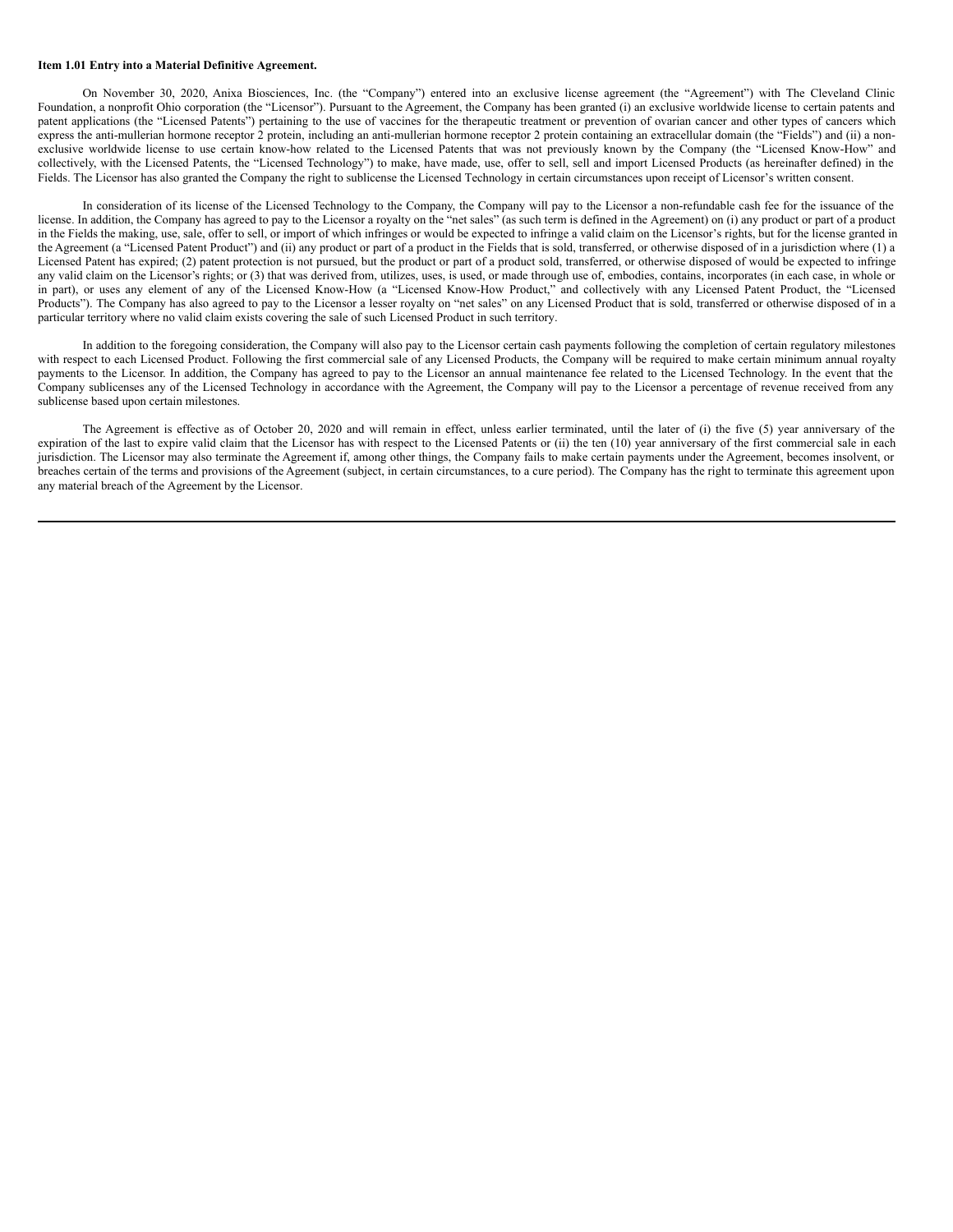The Company has also agreed to certain commercialization and development milestones with respect to the Licensed Technology. If the Company fails to meet these milestones (including following any permissible cure period or following a mutually agreed upon extension), and such failure is not the result of an unforeseeable event, the Agreement may be terminated by the Licensor.

The Licensor is responsible for prosecution of the Licensed Patents, provided that the Company is responsible for all costs associated with such prosecution. The Company is also responsible for all other patenting costs associated with the Licensed Patents and has agreed to reimburse the Licensor for certain costs incurred prior to the Agreement related to the Licensed Patents.

The Company and Licensor will work in tandem to develop Licensed Products. The Company will be responsible for paying the costs associated with any additional development of Licensed Products.

The Company has agreed to indemnify the Licensor in connection with the Agreement and has also agreed to maintain certain insurance.

The Agreement contains typical representations, warranties and covenants. Pursuant to the Agreement, Licensor retains the right to continue to conduct research relating to the License Products in the Fields, provided that the Licensor does not have the right to practice or use the Licensed Technology in connection with the commercial sale of any product or service. Licensor also retains the right to publish the results of its research, even if such research contains Licensed Know-How, provided that the Company has the right to review and delay the publication if there is patentable subject matter in the research such that the Company can file a patent application over such matter.